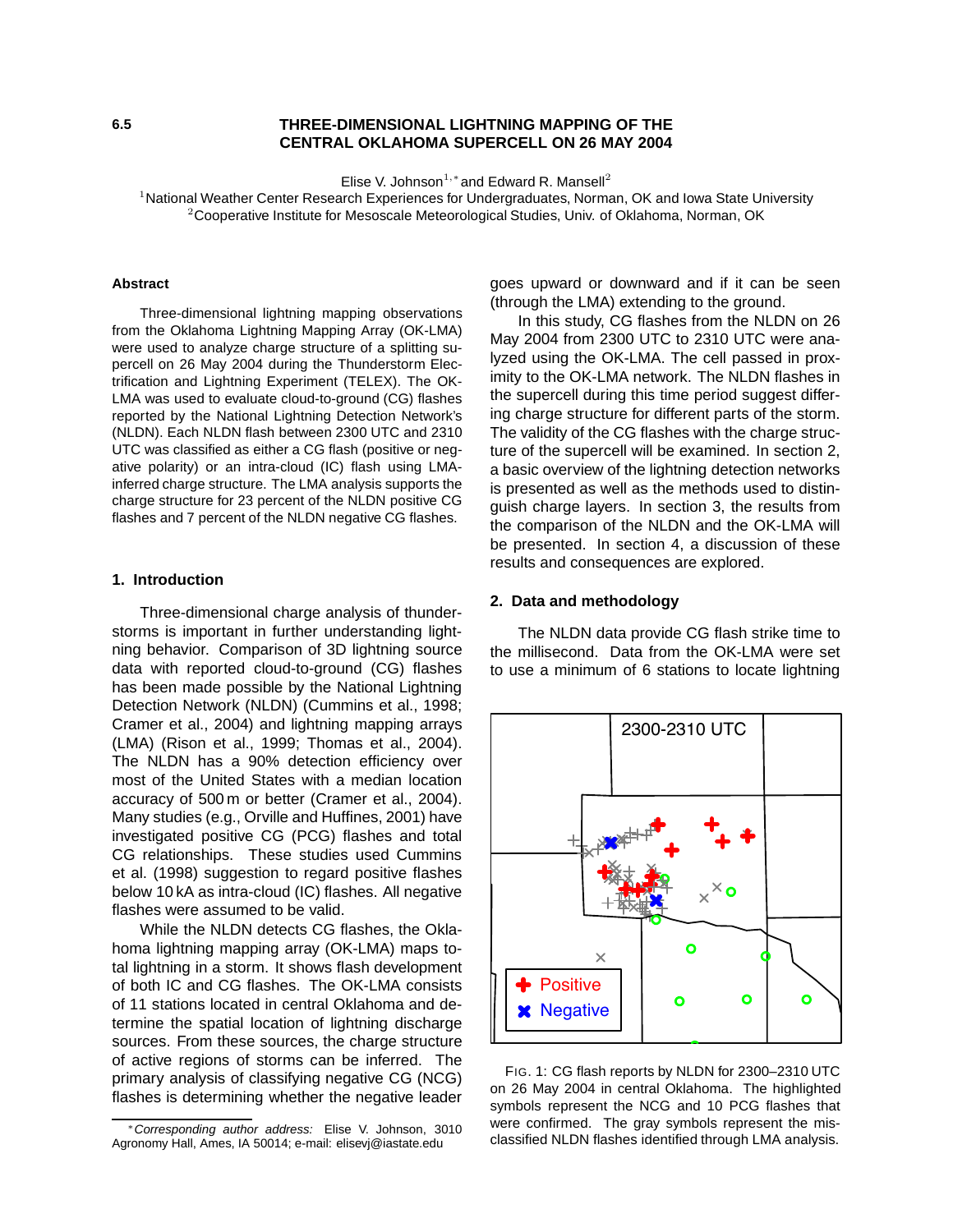

FIG. 2: Comparison of CG flash totals from the original NLDN data set with the result of a typical analysis (10 kA threshold for PCG flashes) and the LMA analyis.

source points. The LMA reveals 3-D progression of the lightning discharge with a time resolution of  $80 \,\mu s$  and spatial accuracy of about 30 m over the center of the network to about 200–300 m at 100 km range. (Thomas et al., 2004). The LMA has a 3-D range of about 75 km, beyond which altitude errors become significant.

The 10-minute period (2300-2310 UTC) was chosen during a strong phase of the supercell storm when the it was in the process of splitting. The leftmoving storm dissipated shortly after separation. This allowed for the comparison of the northern and southern cell. Using the XLMA software (developed at New Mexico Institute of Mining and Technology), each NDLN-reported CG flash was investigated using the OK-LMA data. The charge structure inferred from the OK-LMA was used to determine if support existed for the NLDN-reported CG flash. Each flash was classified as a confirmed CG flash, IC flash, or unconfirmed CG flash.

A negatively-charged lightning leader in a normal-polarity (positive over negative) flash propagates upward into a positive charge region, while a positive leader, which may or may not be detected, propagates downward and into a negative charge region. The opposite occurs an invertedpolarity flash (Rust et al., 2005). Negative breakdown propagates into positive charge regions, allowing a clear view of significant positive charge areas. Positive breakdown is faster, more continuous into the negative region, and radiates at lower power which makes it harder for the minimum 6 stations to detect the pulse, resulting in fewer source points that in the negative breakdown (e.g., Shao and Krehbiel, 1996; Rust et al., 2005; Théry, 2001). Using this bias for negative breakdown, it is possible to infer positive and negative charge regions for each NLDN flash. Charge regions that are not involved in lightning, however, cannot be detected by



FIG. 3: A PCG flash (74.8 kA) at 2306:09.834 UTC confirmed by LMA analysis

this method.

After establishing the basic storm charge structure, the polarity and peak current were used to further evaluate the flash. For a NCG flash, if there was not a clear channel towards the ground or the charge structure did not seem capable of supporting a NCG, then the negative flash was considered an IC flash. For PCG flashes, if the peak current was below 10 kA it was immediately questionable (Cummins et al., 1998). There had to be some indication of a positive channel to the ground and have the supported charge structure for a PCG to be confirmed. Radiated power was also examined, following Théry (2001), in examining the lightning activity following a PCG flash report. Unlike Théry (2001), however, no attempt was made to identify PCG flashes that may have been missed by the NLDN.

## **3. Results**

The NLDN reported 72 CG flashes during the 10-minute study period (Figure 1). With the removal of positive flashes below 10 kA as suggested by Cummins et al. (1998), a total of 24 positive flashes are removed leaving 48 flashes. Finally, 12 NLDN CG flashes were evaluated as CG flashes by the LMA analysis (Figures 1 and 2).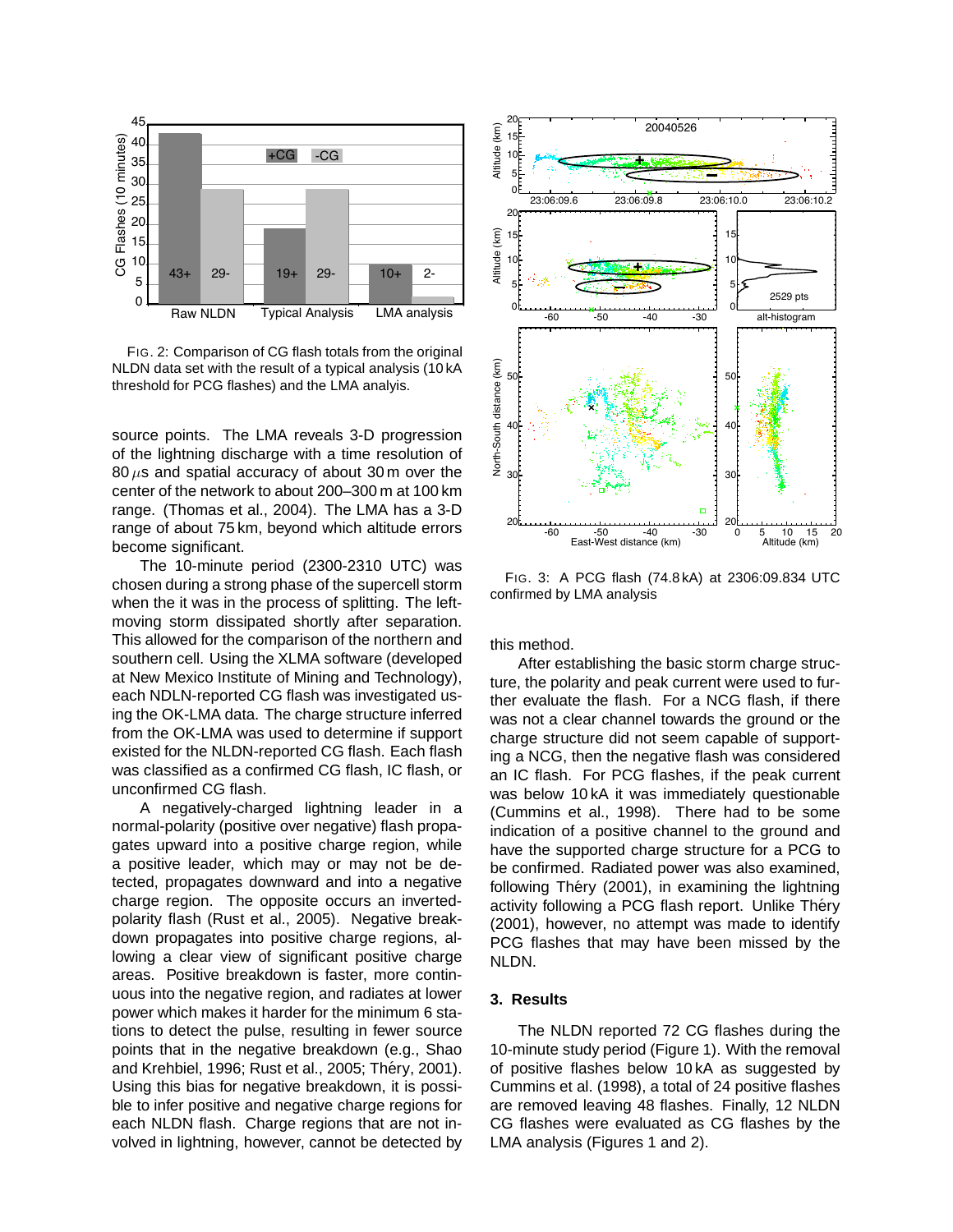

FIG. 4: An IC flash at 2305:42.401 UTC identified by the NLDN as a 17.3 kA PCG flash. There is no indication of lightning propagating below 9 km.

In this study, 96% of PCG flash with peak current under 10 kA were evaluated as IC flashes along with 90% of those with currents between 10 and 15 kA. Above 15 kA, however, only 11% appeared to be IC flashes. Therefore, an arbitrary cut-off at 15 kA might present less error than the current 10 kA suggestion. Figure 3 shows an example of a confirmed PCG flash, while Figure 4 shows an IC flash reported as a PCG flash.

Unlike the positive flashes, which require a more subjective analysis, negative flashes are easier to confirm with more confidence as there should be a clear indication of lightning from the cloud to the ground level if the storm is close to the LMA network. In this study, 2 out of 29 NLDN CG flahes were confirmed as NCG flashes using the OK-LMA. The 27 rejected NCG flashes had low peak currents (less than −15 kA) and only one or two return strokes. Figure 5 shows a confirmed NCG flash that had four return strokes. There were five IC flashes that were labeled as NCG flashes by the NLDN exhibiting a clear bi-level structure. For example, for the flash in Figure 6 the NLDN appears to have triggered at the time of a intracloud K-change (P. Krehbiel, pers. comm.).

The charge structure during each flash was an-



FIG. 5: A confirmed NCG flash (-12.0 kA) at 2309.57.511 UTC.

alyzed. In general, there appeared to be a layer of positive charge around 10 km above ground level and a negative layer below around 6–8 km. Figure 7 shows a possible 4-layer structure of (from ground up) negative, positive, negative and the final positive layer around 10 km. A few flashes indicated an upper negative layer and a lower positive layer besides the two layers discussed above. i.e., showed inverted polarity structure. The IC flash in Figure 8 has positive charge at 8–10 km and negative above that with no clear negative below 8km leading to this flash exhibiting opposite charge structure than a majority of the other flashes in the storm.

The LMA flashes generally suggested a normal polarity storm (positive over negative) for the entire supercell during the 10 minute study period. Although the negative level was harder to decipher, the positive charge layer was rather clear around 10 km. The lack of correct charge structure support was a main reason for the rejection of most of the NCG flashes. It is possible that different parts of the storm may exhibit different charge structures supporting different polarity CG flashes.

## **4. Discussion**

The NLDN has an estimated 90% detection efficiency, which means that the NLDN detects 90%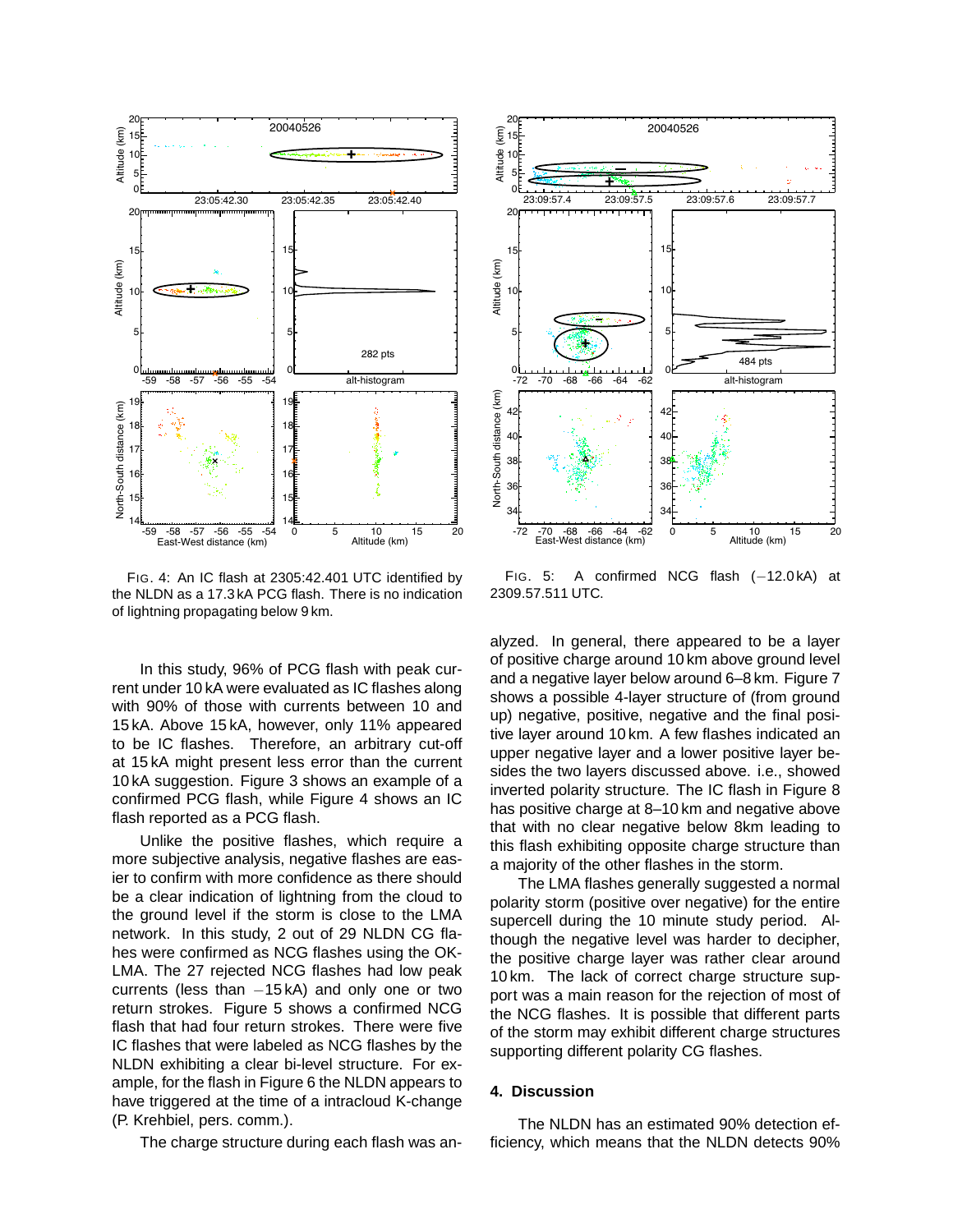

FIG. 6: A normal-polarity IC flash reported as a negative CG flash (-10.0 kA) at 2301.04.990 UTC.

of the actual CG flashes occurring, leaving an unknown amount of extra flashes that are read as CG flashes. For this study, only 17% of the NLDN reported CG flashes were confirmed by the OK-LMA. This results in a 83% chance of misinterpretation.

Théry (2001) also investigated the validity of the CG flashes reported by the South Germany Lightning Position and Tracking System (LPATS) and rejected 75% of PCG flashes and 38% of NCG flashes based on interferometer observations. [Note that for the current study, however, newer IMPACT-ESP sensors had been installed across the NLDN (Cramer et al., 2004).] This Oklahoma-based study rejected 77% PCG flashes and, surprisingly, 93% NCG flashes. While this study had a 83% misinterpreation rate, Théry's study had only a 50% rate.

# **5. Conclusion**

The OK-LMA and the NLDN were compared during 2300-2310 UTC on 26 May 2004 for a central Oklahoma supercell. It was found that 17% of the NLDN-reported CG flashes were confirmed by the LMA analysis. An independent analysis of source altitudes from NLDN data by K. Cummins and J. Cramer appears to corroborate the findings of this study (K. Cummins, pers. comm.) and this appears to be an issue primarily in the high and southern



FIG. 7: A possible 4-layer structure of inverted polarity at 2302.30.107 UTC. This flash had a peak current of 10.4 kA according to the NLDN and was not disconfirmed as a PCG.

plains of the U.S. This study is currently limited to 10 minutes of one supercell, and further investigation is ongoing into a longer time frame within this storm. From this future analysis, it will be determined whether the results presented thus far are applicable to just a small portion of this supercell storm or are representative of a systematic problem.

Acknowledgments. This research was supported by NSF Grant 0097651 for the 2005 National Weather Center Research Experiences for Undergraduates. A special thanks to Kenneth Cummins, John Cramer, and Martin Murphy of Vaisala, Inc., Paul Krehbiel and Ron Thomas of New Mexico Tech, and Don MacGorman of NSSL for their input on the classifications.

# **REFERENCES**

- Cramer, J. A., K. L. Cummins, A. Morris, R. Smith, and T. R. Turner, 2004: Recent upgrades to the U.S. National Lightning Detection Network.  $16<sup>th</sup>$ Intl. Lightning Detection Conf., Helsinki, Finland.
- Cummins, K. L., M. J. Murphy, E. A. Bardo, W. L. Hiscox, R. B. Pyle, and A. E. Pifer, 1998: A com-